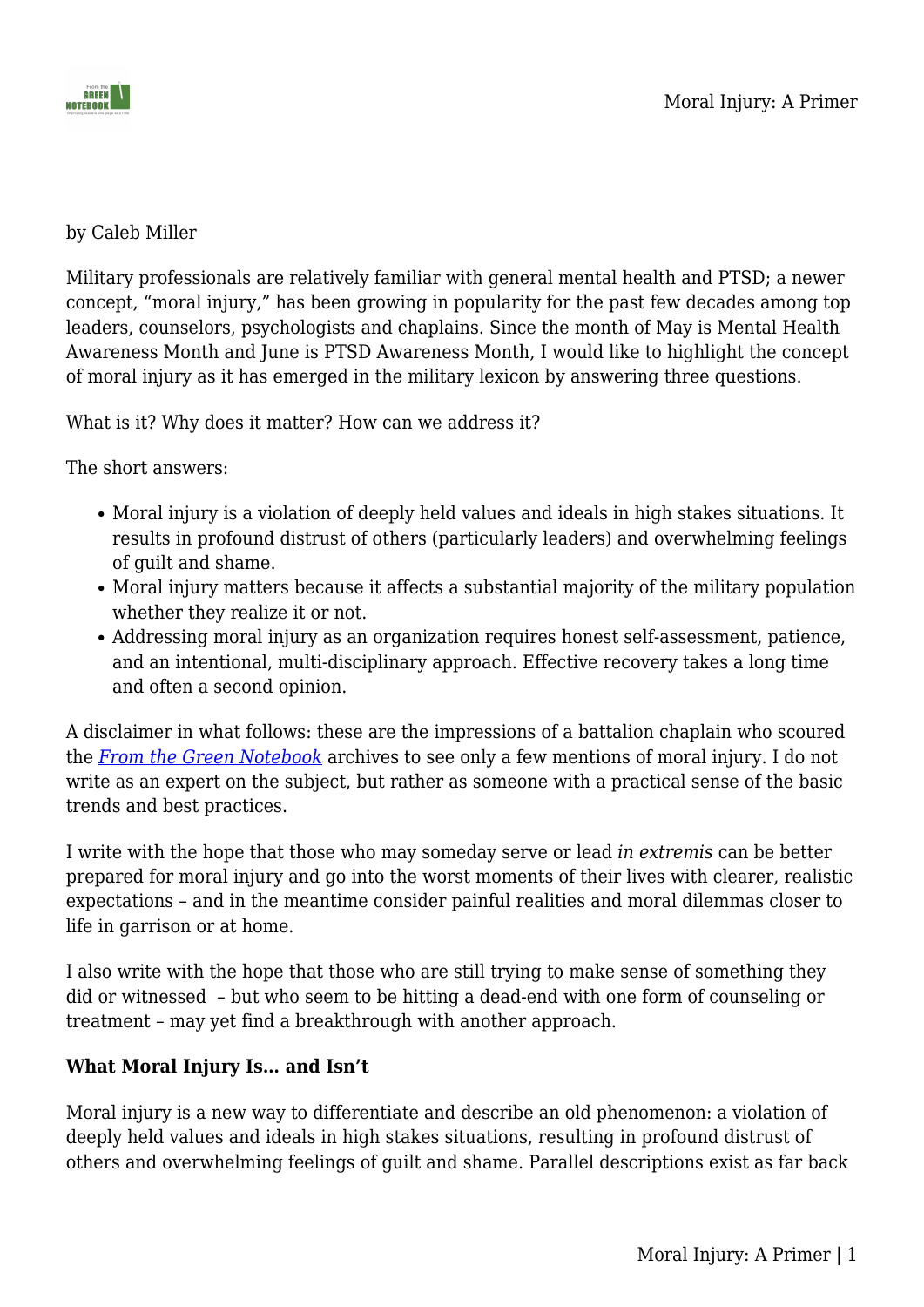

as Greek tragedies (Odysseus and Achilles) and biblical narratives (the concept of "sin").

The theory behind moral injury is perhaps contentious but can be demonstrated time and again in a simple proposition: every human being possesses deeply held beliefs about right and wrong.

Moral injury is sometimes confused with PTSD or forms of depression. These disorders are often linked and produce similar behaviors (whether in the form of withdrawal or outbursts of anger), but they are not the same. PTSD shows up in a person's experience as a reflexive response to stimuli. Depression manifests as a season of mental pain or emotional turmoil. Moral injury shows up in a person's life as sorrowful regret or a crisis of faith – a sense of shortcoming or compromise that outstrips our ability to cope.

Stated another way: where PTSD continually threatens a sense of safety or agency, and depression continually threatens a sense of hope or purpose, moral injury continually threatens a sense of trust and honor. PTSD is closely linked with anxiety. Depression results in a feeling of emptiness or dread. Moral injury is tied to cynicism.

We can inflict moral injury upon ourselves, or others can inflict it upon us. It can result from an act, an event we witnessed, or something we were told to do by an authority figure. Dr. Jonathan Shay, [who coined the term after working with veterans of Vietnam,](https://psycnet.apa.org/record/2014-14055-003) observed that moral injury often causes us to adopt a hostile posture toward others; we begin to expect nothing but, "harm, exploitation, and humiliation." Anyone in this category sees only retaliatory options: "strike first; withdraw and isolate oneself from others… create deceptions, distractions, false identities, and narratives to spoil the aim of what is expected."

## **Why Moral Injury Matters**

As with any buzzword, temptation persists to turn moral injury into the latest explanation for anything and everything.

We should be careful.

The link between moral injury and suicide or toxic leadership is not firmly established. It is easy to think of ways moral injury would contribute to those problems, and a correlation is almost certainly there, but correlation does not equal causation. Experts are divided.

Even so, moral injury is pervasive. I do not believe it is a stretch to say that all those who have enlisted or commissioned in the armed forces will encounter it in some form. Combat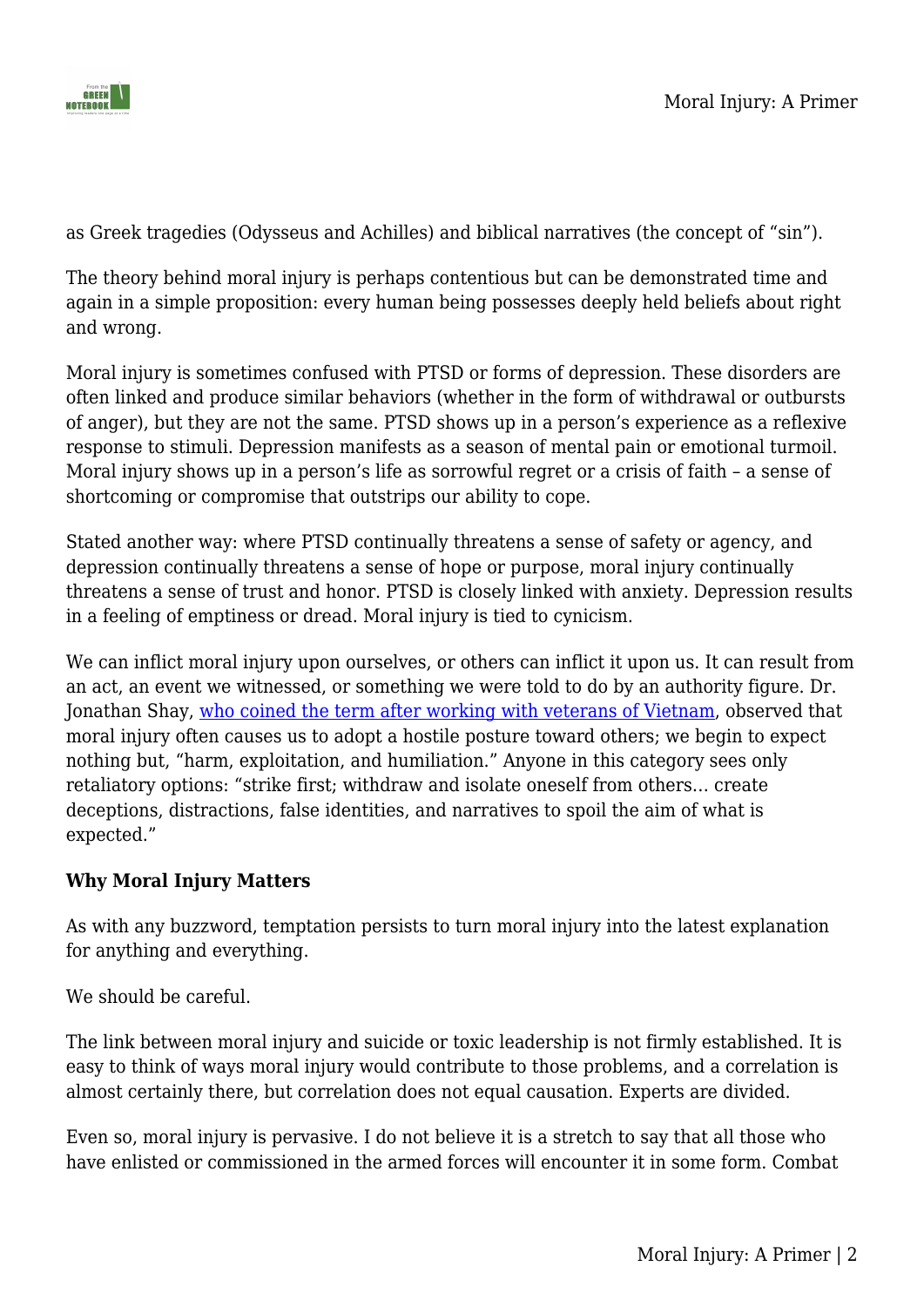



veterans often experience it in their reflections on the darkest days of deployment, but many who never go OCONUS will encounter it as well. "High stakes situations" includes all sorts of scenarios: discipline issues, sexual harrassment and assault, arrests, scandals, rumors – failures real or perceived. Those in the Guard or Reserve components should keep in mind that first responders, law enforcement, hospital/prison staff, and social workers often find themselves susceptible to moral injury, too.

As leaders increase in rank and responsibility, the high stakes situations increase and the risk of moral injury increases.

Understanding and addressing moral injury is also important due to its relationship with veterans of Vietnam, Operation Enduring Freedom (OEF), and Operation Iraqi Freedom (OIF) – operations that proved to be protracted and without clear purpose. Wars echo the conflicts that came before, if for no other reason than the leaders who served in prior conflicts have been promoted as the subsequent conflict breaks out. If history is any indication, any future conflicts will be led by veterans of Afghanistan and Iraq at the highest levels.

### **Addressing Moral Injury**

When considering how to address moral injury in a military setting, a by-phase approach is useful: before and after. [Since addressing moral injury during a high-stakes situation is next to impossible (prevention will depend on this preparation, and recovery will depend on how the injury is handled in the aftermath), I will focus on before and after.]

First, to address moral injury before it occurs requires prolonged preparation. The act of preparation at the individual level is as hard, perhaps even harder, than any attempt at recovery – it is aimed at an unknowable future, rather than a concrete experience or decision. Preparation requires serious consideration of the fact that all wars, even the most justifiable and noble, include utterly painful realities like the deaths of children or the effects of war and tragedy upon fragile people; the violation of firmly held ideals in complex situations; countless failures to act in the heat of the moment.

In previous years it was trendy to present leaders with case studies of varying complexity to instill an ethical decision-making process. These are of great value, but not as a directly preventative measure against moral injury. They do not really allow personnel to train as they fight. In high stakes situations, time and detailed information is usually scarce.

What may be of more use is to focus on forming habits, paying closer attention to the moral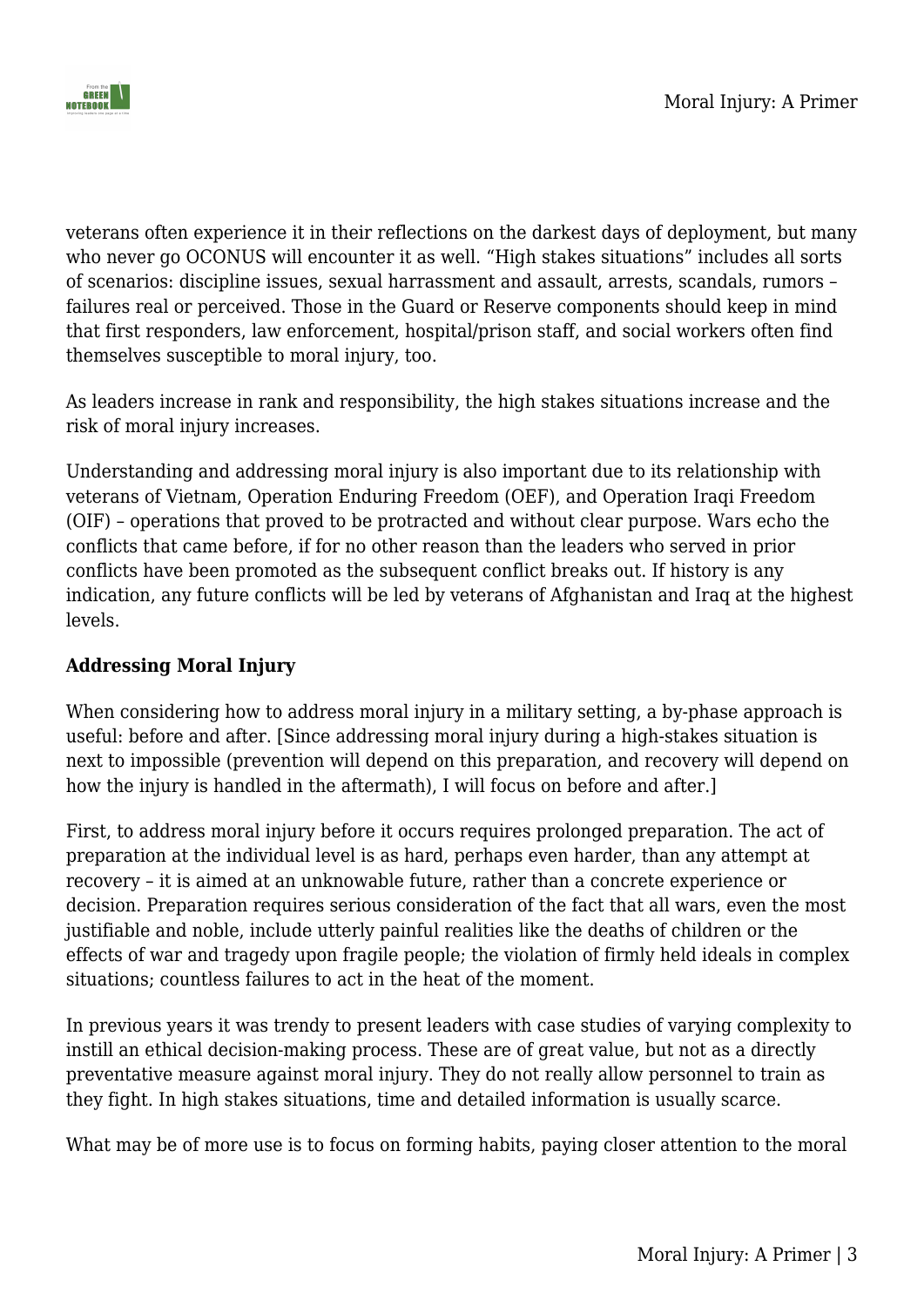

decisions we make every single day, often without even a second thought. Some diagnostic questions for all of us:

- What are my deeply held beliefs about right and wrong?
- How do my day-to-day actions line up with those deeply held beliefs?
- Are there any orders which, if I were asked to perform them, would violate my beliefs?

Some further diagnostic questions for leaders:

- What are the deeply held moral impulses of those in my organization?
- Do I incorporate moral principles into my decisions? Or do I thoughtlessly filter simple matters through convenience, and complex matters through legality?
- If my own deeply held beliefs about right and wrong were different, would my leadership practices change in any meaningful way?

These questions, if answered honestly and thoroughly, are uncomfortable because they touch on an easily-ignored aspect of readiness. But the discomfort is nothing compared with the ugliness and pain that may result from leaving them unexamined until they are tested to the point of breaking.

After a morally injurious event has occurred, a deep sense of regret and betrayal sets in, culminating in cynicism that any resolution exists. For leaders on the lookout for sources of help. I have found some success in triaging along the lines of these categories: grief, shame, guilt, and comorbidity.

First, there are those grieving. Nearly all need to feel heard, and for some this quest to be known to another individual will eventually be enough. These individuals have usually witnessed something that violates their conscience but were not directly involved. They need to be allowed space to mourn and process – not in some flippant way, but in a way that truly seeks to understand the complexity and pain involved in the experience. Here counselors gifted with helping patients through grief will be most effective.

Next, there is shame. These individuals need assistance regaining the hope that they will ever trust any peers or leaders again. The moral injury resulted from the decisions and acts of others, and they are personally invested in the aftermath. Some have consciences which have been seared by betrayal at the deepest level. For these cases, because of the need to restore trust, I have seen the most success with a Marriage and Family Life Counselor (MFLC) or some form of group therapy, where servicemembers hear from others who feel similarly betrayed in a controlled setting.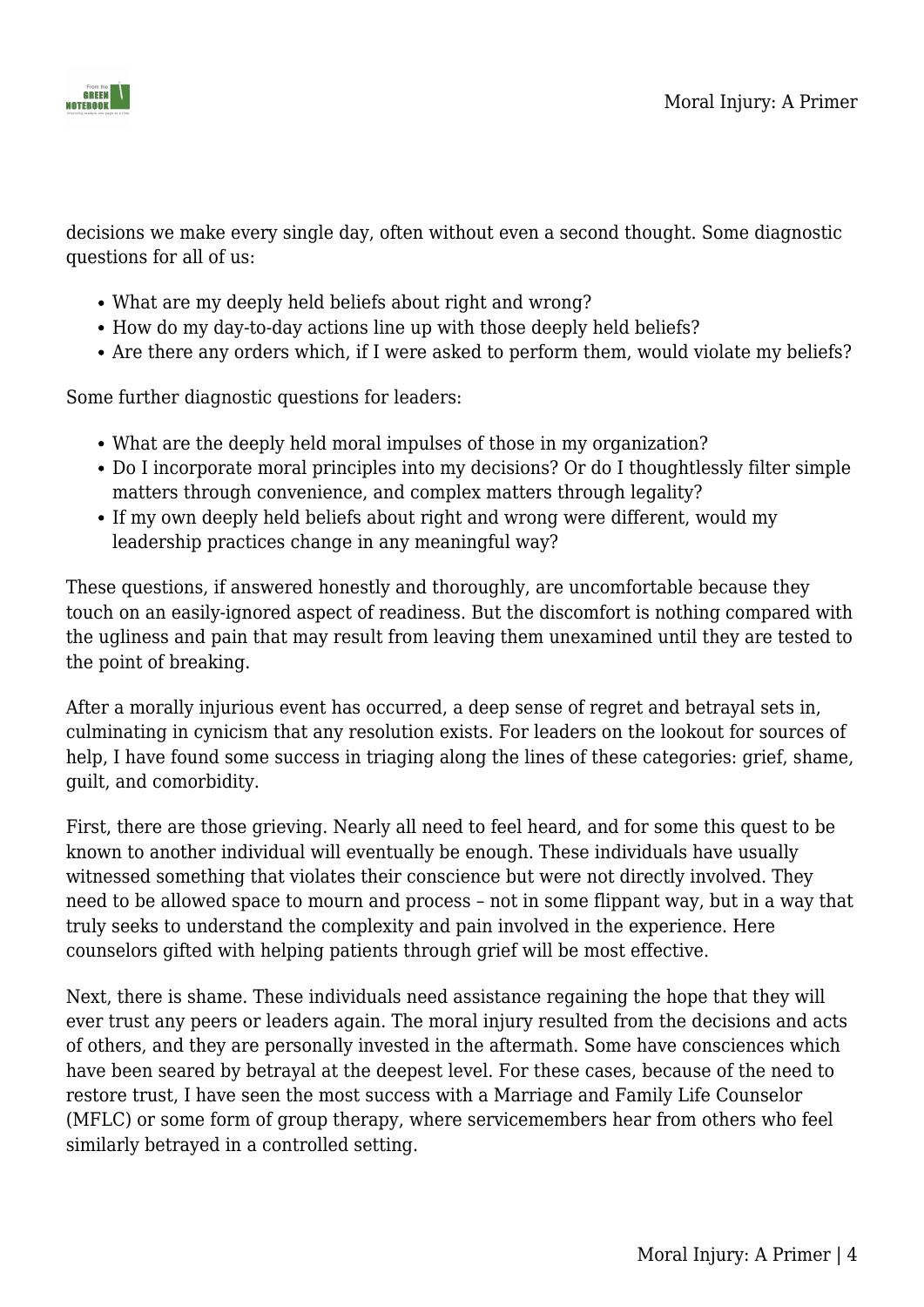

Then there is guilt, on display in those who search for a form of reconciliation, absolution, or atonement. These individuals can pinpoint exactly what they regret. Perhaps once they have killed another human being they have mentally placed themselves in another category. Perhaps they blame themselves for something they could have only indirectly controlled. In these situations, I have seen the most success with faith-based counseling or talking with a chaplain – even for those who do not consider themselves particularly spiritual or religious.

Finally, there are those experiencing moral injury alongside another condition like depression or PTSD. Individuals in this category are best served by seeking out clinical psychiatrists and psychologists who can prescribe medication.

Are there other ways to parse out and triage moral injury? Absolutely. This is "a way," not "the way" – scribbles in the proverbial green notebook, not a peer-reviewed article. But it is presented to highlight a problem set and demonstrate the multi-disciplinary aspect.

In conclusion, moral injury is distinguishable from yet intimately connected with other sources of mental pain and emotional turmoil plaguing service members and veterans. It is important for leaders to be on the lookout for this phenomenon throughout their organization, but particularly with combat veterans. Finally, though the challenges associated with moral injury are considerable, there are many interrelated resources available for short and long-term support – aimed not just at coping, but healing.

For more information:

[Moral Injury – PTSD: National Center for PTSD \(va.gov\)](https://www.ptsd.va.gov/professional/treat/cooccurring/moral_injury.asp)

### [The Shay Moral Injury Center, Moral Injury | Volunteers of America \(voa.org\)](https://www.voa.org/moral-injury-war-inside#:~:text=What%20is%20Moral%20Injury%3F,that%20was%20done%20to%20us.)

*CH (CPT) Caleb Miller is currently a student at the Chaplain Captains Career Course at the U.S. Army Institute for Religious Leadership, Fort Jackson, South Carolina. He has previously served as the chaplain for the 100th Brigade Support Battalion, Fort Sill, Oklahoma, and the 10th Psychological Operations Battalion, 7th Psychological Operations Group, Jefferson Barracks, Missouri.* 

*The views expressed are the author's own and do not reflect the official position of the US. Army Chaplain Corps, the Department of the Army, or the Department of Defense.*